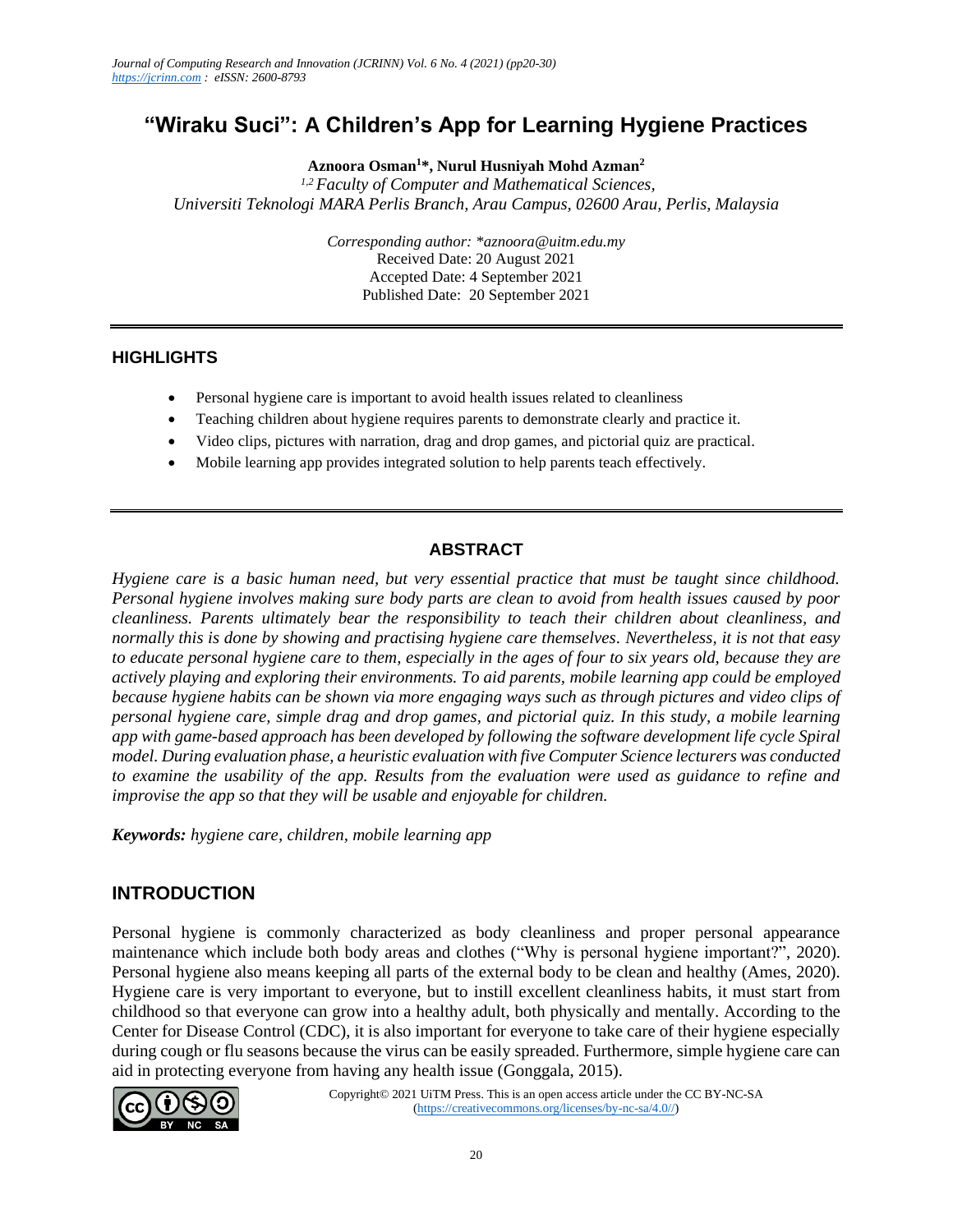Nevertheless, it is not an easy task for children to take care of their personal hygiene. At the same time, developing good personal hygiene habits is very crucial to the children especially in this COVID-19 pandemic (UNICEF, 2020) . It is a big responsibility of the parents to make sure their children to be more careful in whatever they do. This is because during this pandemic, everyone needs to know the importance of personal hygiene to prevent COVID-19 virus by washing hands as frequently as possible with the antibacterial soap and using hand sanitizer especially when going out. They also need to teach their children properly on how to be a person with good hygiene habits. This is challenging especially when training children in the age of four to six year old because at this age range, children are usually active and want to explore more of their physical surrounding. They enjoy playing outside with friends and venture into new things. Hence, it is vital for every parent to be more focused on their children's cleanliness habits in this new norm.

Therefore, the learning app focuses on teaching children about personal hygiene care. Personal hygiene includes the ethics of hand washing before and after eating as well as after using the toilet, washing hands with soap for at least 20 seconds, using the tissue to cover the mouth and nose when sneezing or coughing, and disposing used tissues immediately before washing their hands. It is hoped that with enough exposure about personal cleanliness, children will practice them into adulthood.

# **LITERATURE REVIEW**

### **Game-based Learning**

According to Pierce (2015), a survey of education in the game-based learning category shows that most of the developers are targeting to develop games for young children who are aged five years old and under. It is found that the percentage made for age five and under is 60%, for age six to eight is 29%, and for age nine to eleven is 11%. Game-based Learning (GBL) is about learning that can boost the children to study and learn new things while playing by having an exciting learning process (Al-Azawi, Al-Faliti & Al-Blushi, 2016). Morever, game-based learning can make the children improve their learning motivation due to the combination of game and course compared to a traditional learning process that is boring for them (Al-Azawi et al., 2016).

The learning process based on digital games education can stimulate children's curiosity in such a way for them to solve problems by creating attractiveness in the visual sides, which in turn can increase children's satisfaction (Behnamnia et al., 2020). Next, game-based learning also has various types of cognitive loads than non-game-based learning. In a game-based learning environment, there are interactive features which are two-dimensional (2D) and three-dimensional (3D) spaces to attract the learners so that they will explore more about the games (Chang, Liang, Chou & Lin, 2017). In addition, game-based learning can make the children focus on learning, especially when they gain curiosity and wonder about something new they have found (Sawyer, 2017).

### **Mobile Application**

The mobile device market has been growing rapidly, and new mobile applications are being developed and shipped on a routine basis (Holl & Elberzhager, 2019). Nowadays, mobile devices such as smartphones and tablets have exceeded the use of personal computers in our daily lives (Chen, 2018). Hence, mobile learning is a recent innovation that triggers the interest of many learners, educators, marketers, and

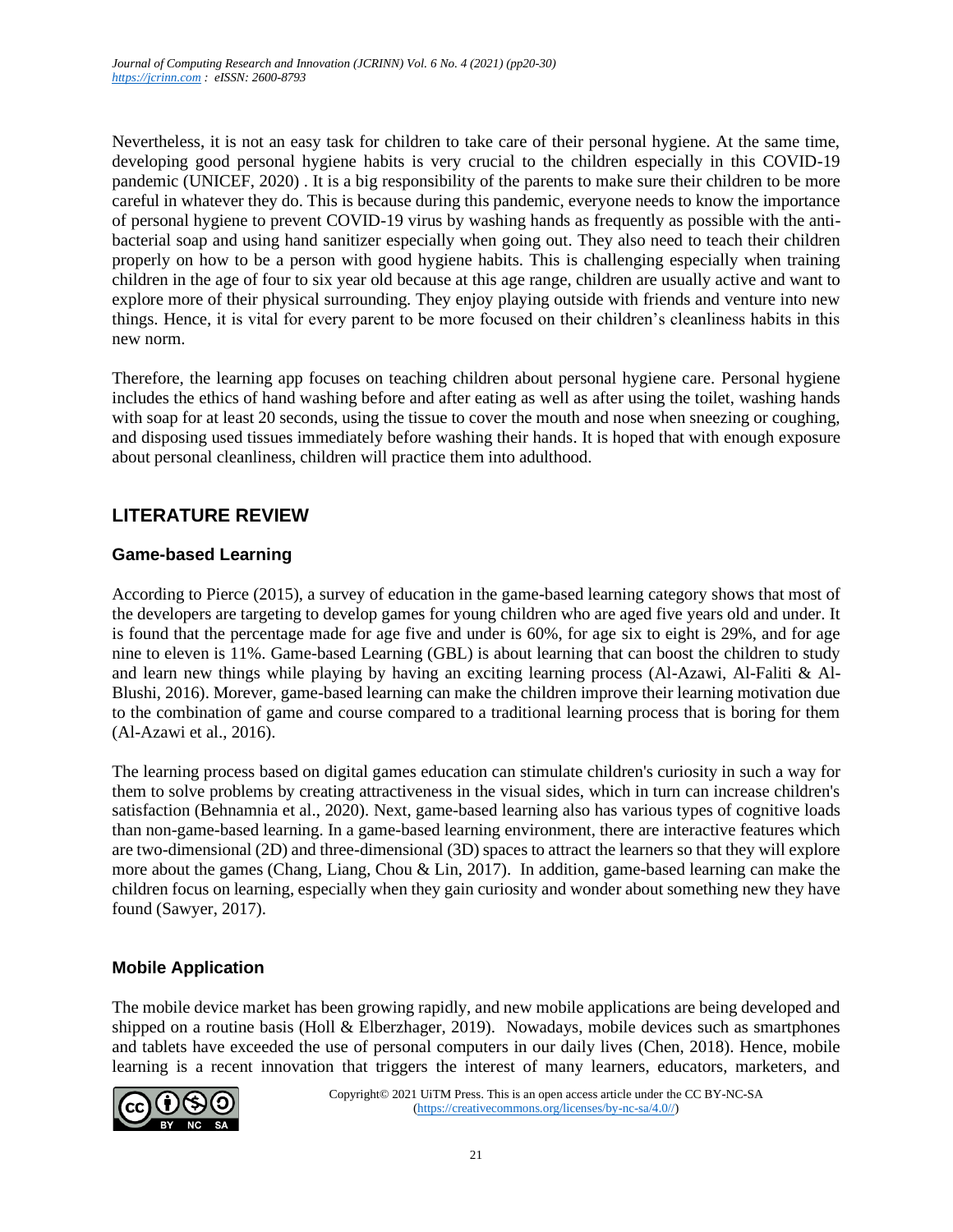designers (Chen, 2018). It has been identified as a potential educational approach which the mobile technology can be used to extend learning activities and integrate with various emerging technologies such as virtual reality and robots (Chung, Hwang & Lai, 2019).

Young people also spend a lot of their free time on their smartphones and playing games. The concept of playing a mobile game assumes that the player is doing so voluntarily, but not solely for leisure activities; it can also include a desire to learn a skill, connect with other game players for social interaction, and spend some time in a chosen assessment unit.

#### **Game Design, Elements and Guidelines**

The important aspect when designing games includes imagination, fantasy, and experience gained (Anugerah & Budiyanto, 2017). Designers can apply design guideline aimed at young children that corresponds to Dix et al.'s usability principles, Nielsen's heuristics, Shneiderman's eight golden rules, or Preece, et al.'s usability principles (Gelderblom & Kotzé, 2008). Furthermore, a design that focuses on learning games involving children's perspectives needs a comprehensive design process to assist them throughout their activities (Ismail, Ibrahim & Yaacob, 2018).

Designing a game for children needs to consider their dual character of overlapping which is in physical and digital dimension where for the digital, it involves things such as the players will interact with a character to generate information or to engage in problem-solving activities like solving puzzles (Avouris, Sintoris, & Yiannoutsou, 2018). Before designing a game, a developer needs to study about user requirements by using User-Centered Design (UCD), User Experience (UX), Human-Centered Design (HCD), and others (Ismail et al., 2018).

### **METHODOLOGY**

The study adopted the System Development Life Cycle (SDLC) Spiral model in developing the learning app. The Spiral model shows the processes that define the development cycle of its stages and tasks. In this model, there are four major phases involved which are design prototyping, playtesting, evaluation, and risk analysis phases (Aslan & Balci, 2015). Each phase has its own task that must be carried out. Nevertheless, for this study, the risk analysis phase was excluded because this is just a prototype that is not yet intended for commercialization and mass use.

**Game idea specification phase** involves gathered information, components used in the project, identified projects, and the games design process. There are a few components that are suitable for young children that have been employed in this project such as audio, colourful images, text style, and interesting interface. To gather the information, previous researchers' works related to the theme of game-based learning, hygiene, young children, and mobile-based applications have been examined. As a result, the scope of learning module were narrowed into contents like hygine practices like washing hands, using hand sanitiser, brushing teeth, wearing face mask, coughing and sneezing etiquette, and personal hygiene tools. These can be delivered in two techniques which are (1) in the form of video clips to demonstrate actual actions, and (2) pictures with caption and voice description about the hygiene practice. Figure 1 depicts ideas for presenting the learning contents.

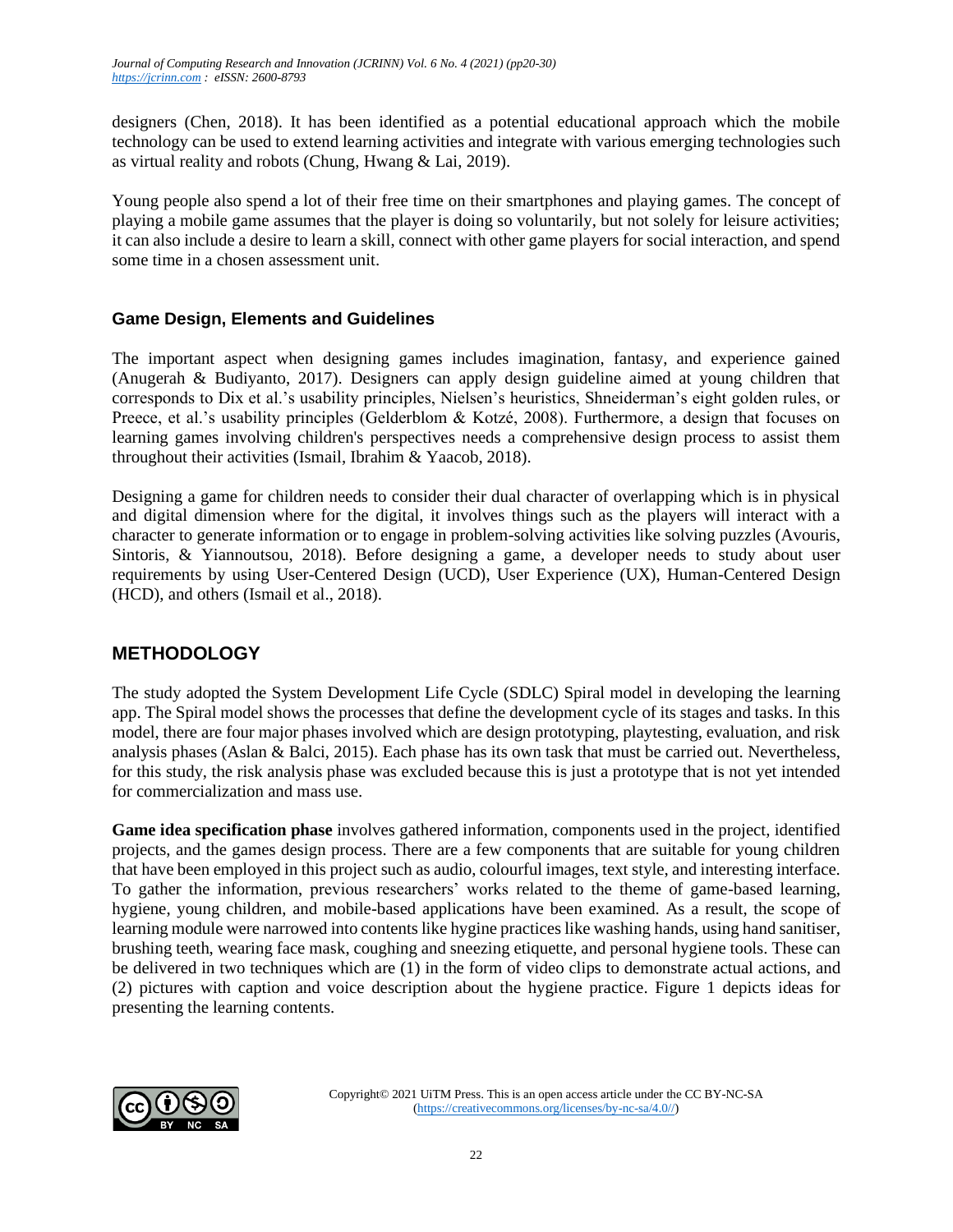

**Figure 1:** Learning Contents of Wiraku Suci

The second phase is the **design prototype phase** where prototype of the end product was designed. Wiraku Suci was designed by using the principles and guidelines of the Nielsen and Molich User Interface (UI) guidelines and HCI principles. The principles consist of several elements such as the user interface, functionality, theme, navigation, and appearance for the app. Audio, graphical, and video assets were also collected at this phase as a preparation before combining them during development. The graphics and videos were created so that it could match suggestions by Anugerah & Budiyanto (2017) where imagination and fantasy should be considered when designing for children. A sitemap to illustrate the navigation and screen flow was also created.

The design prototyping phase also consists of few tasks to integrates game elements, game principles, and guidelines in the user interface. To develop a game for children, game elements is also one of the design techniques that must be known by every developer to create a good game. Before identifying which elements that can be put in that game, a developer needs to know the User Experience (UX) as it plays the critical part which users need to identify their feelings when interacting with some products either it is good or not (Nagalingam & Ibrahim, 2017). Game elements also can be described as a collection of audio, video game components, images, styles, and practices in the game (Ferreira-Brito et al., 2019).

The learning app consists of learning module that is presented using video clips and pictures with caption and voice description. Since Avouris et al. (2018) recommended that game should be designed with problem solving activities, the game module consists of a drag and drop game about hygiene tools, and a simple pictorial quiz about correct hygiene practices. Problem solving activity in the drag and drop game would require user to drag image of every hygiene tool to its correct silhouette. Pictorial quiz requires user to choose correct answer from two options that are presented using pictures. The quiz question is presented using text and audio, which means user can see the question while also listening to its voice narration. Using audio is especially useful since young children might not be able to read yet.

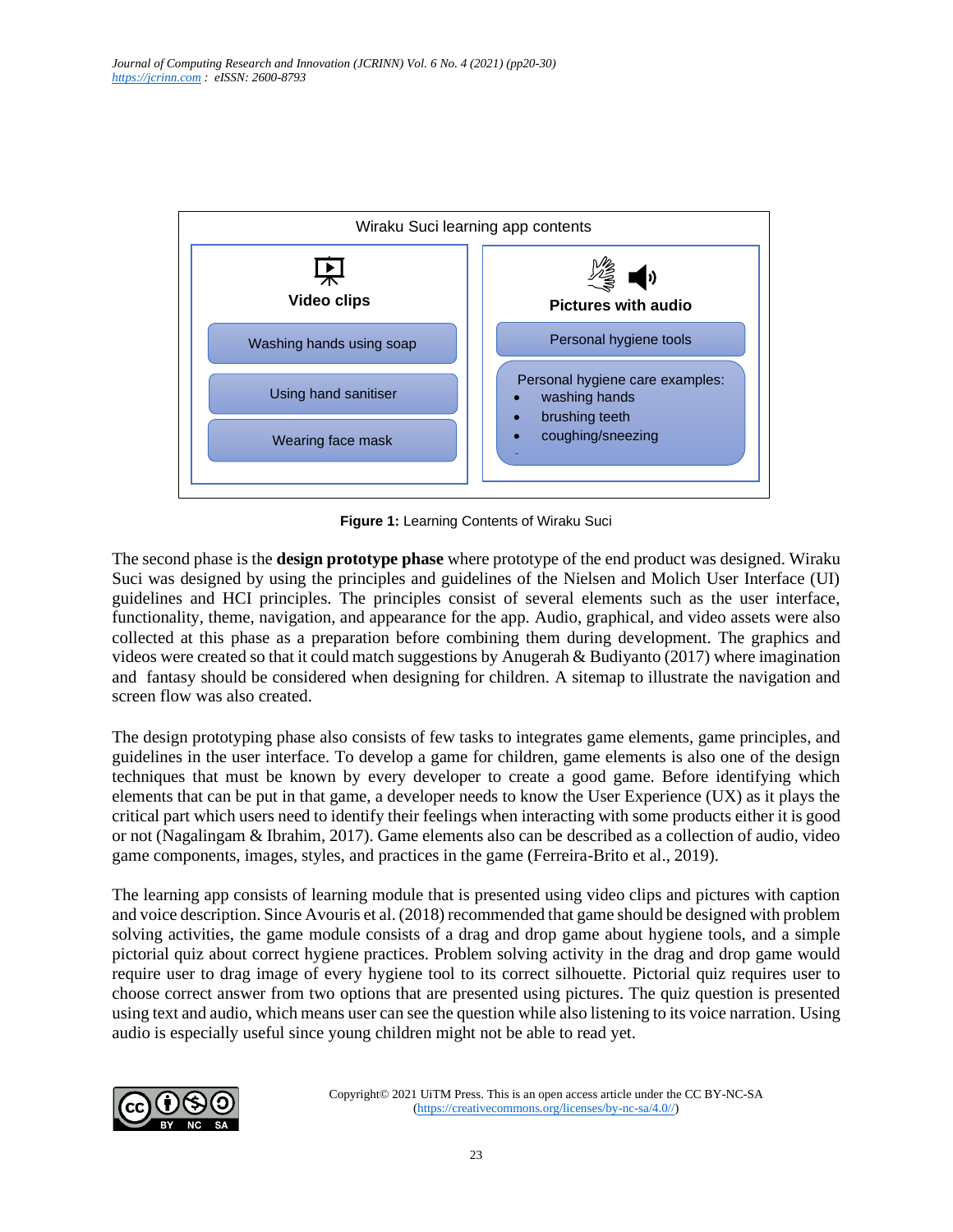To instil sense of achievement, when a correct picture is chosen as the answer, a smiling emoticon showing thumbs-up would appear, whereas if the answer is incorrect, a cross icon in red color would appear. Nevertheless, the main aim of the quiz is not to gauge score and performance; however, it provides opportunity for children to recall hygiene lessons that they have explored in learning module. Failure to choose the correct answer will allow children to learn from their mistakes and restart, a game element that is recommended by Kiang (2014). This game design is also in line with recommendation by Anugerah  $\&$ Budiyanto (2017) where game-based learning system should assists students in learning via fun way, especially when the materials involve educational activity.

After finalising the design, the development started. Unity 3D software was used as the development tool and embedded in C# to integrate the interface of the application, while Firebase was employed to store the user data. Unity 3D version 2019.2.14f1 was used to develop the scenes in Wiraku Suci apps as it can support Android software development kit (SDK) tools. It enabled creation of various animations which would be attractive and enjoyable to children. Adobe Photoshop CS6 was used for editing image such as to create background image and remove background for a few images that were used in the app, for instance images of hygiene tools. Adobe Premiere Pro CS6 was used in this project for editing video clips. Voice recorder from laptop and Vivo S1 smartphones was used in order to record voices for audio. These media assets were then imported into Unity 3D to be embedded into the scenes. Firebase software was used to stored data in order to perform create, read, update and delete (CRUD) functions. This app used firebase authentication to record user login data.

The **playtesting phase** is the third phase where the completed app was tested by the developer. The purpose was to discover design flaws. The learning module and game module were tested to confirm that both could function as intended, and would respond correctly to every input by the user. Navigation from main screen to all the other screens, and vice versa were also examined to ensure smooth experience, without dead link or orphaned page.

### **Samples of Screens**

This section describes Wiraku Suci app screen interfaces. Figure 2 depicts the start page where user can log in or sign up.



**Figure 2:** Start Page

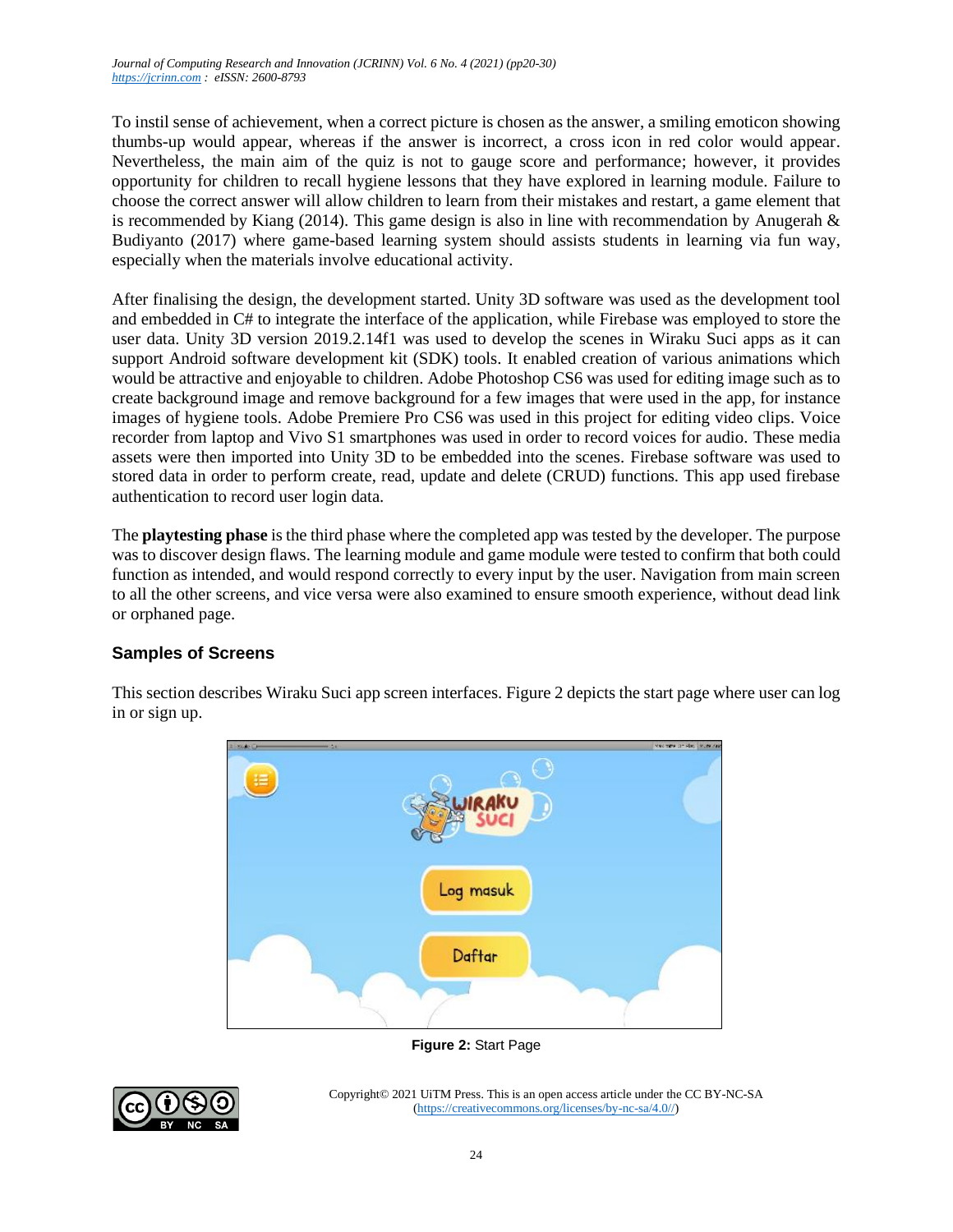Figure 3 illustrates the main menu. Here, user can choose either to explore the learning module (named *Mari Belajar*), or proceed to game module (named *Permainan*).



**Figure 3:** Main Menu

When button "Mari Belajar" is clicked, the menu for learning module which consists of five lessons will be displayed. This screen is shown in Figure 4.



**Figure 4:** Five Lessons in Learning Module

In order to exit from the learning module, the Back button should be clicked. If the button labeled "Cara mencuci tangan" is clicked, a video clip will be played, as depicted in Figure 5. It is equipped with controller to allow freedom to pause, restart or stop the video. Menu for game module, and drag and drop game about hygiene tools are shown in Figure 6 and Figure 7 respectively.

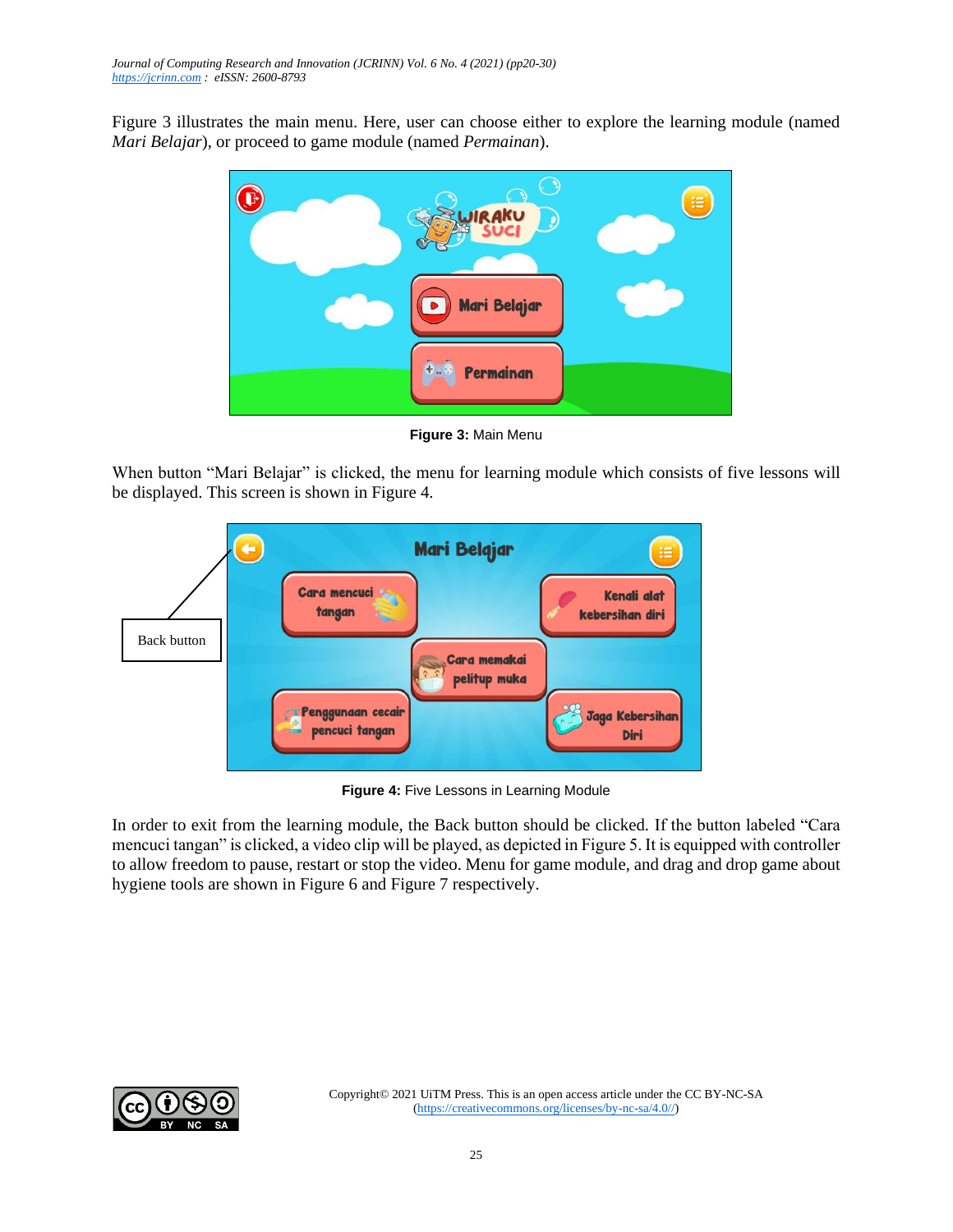

**Figure 5 :** Video Clip of Hands Washing



**Figure 6 :** Menu in Game Module



**Figure 7 :** Drag and Drop Game – Hygiene Tools

Figure 8 illustrates the pictorial quiz,with thumbs up emoticon being displayed after correct answer is chosen, which in this case, *tangan*.

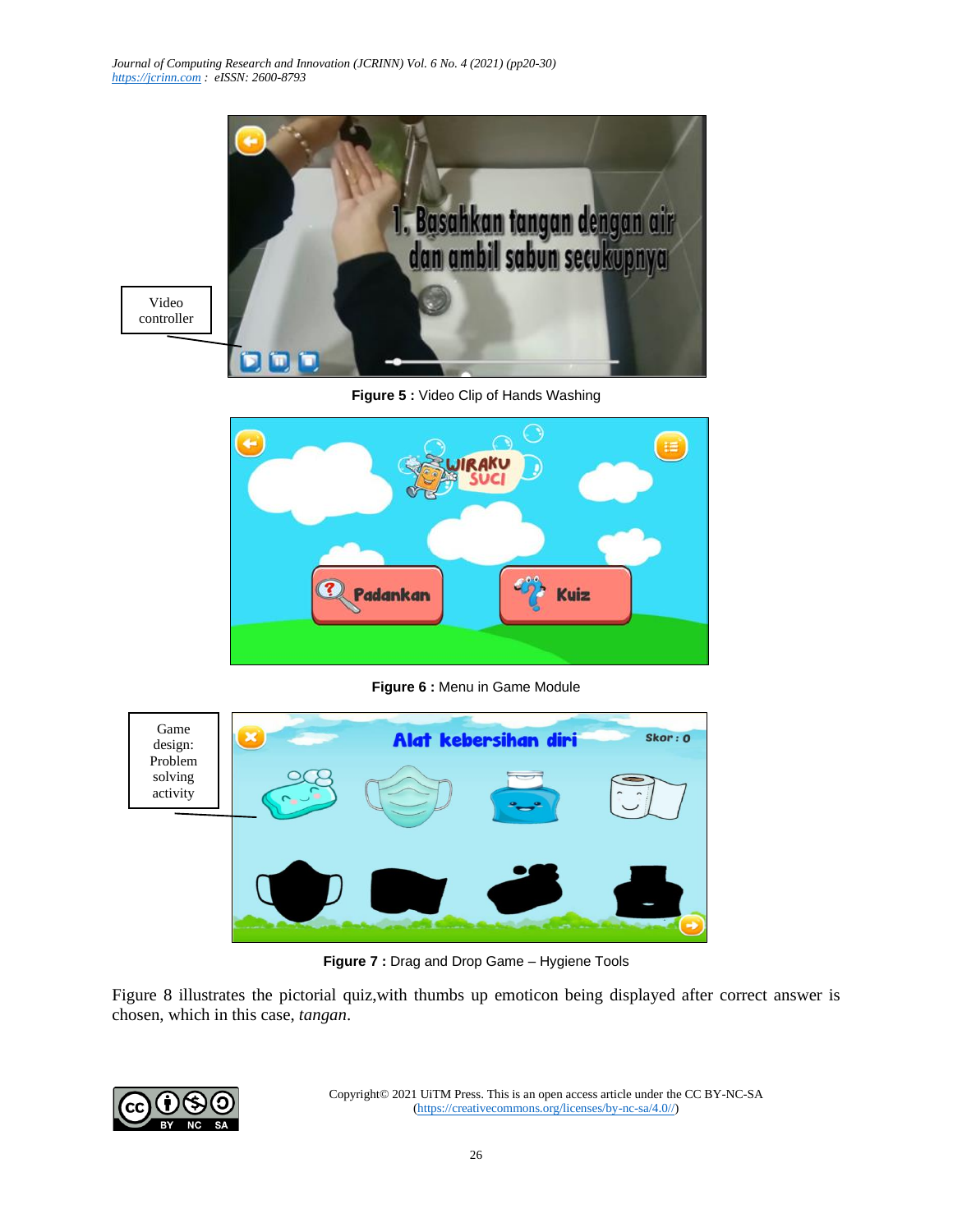

**Figure 8 :** Pictorial Quiz with Thumbs Up Emoticon

### **Evaluation**

Usability evaluation is an important evaluation that is recommended in order to ensure a better level of product usability (Vee Senap & Ibrahim, 2019), and to ensure success of educational game (Fatta et al. , 2018). The evaluation on Wiraku Suci app was administered to gain feedback from experts in the field of learning and mobile application. The evaluation criteria was based on four dimension of heuristics evaluation component for mobile educational games which are game usability, game play, mobility, and learning content. Additionally, experts had to provide suggestions or comments for improvement of the app. The evaluation was conducted virtually by sharing video containing project description and app demonstration via WhatsApp and Google Drive. With a duration of nine minutes, the video of app demonstration provided brief explanation of the problem statement, proposed solutions and displayed thoroughly every screen in the learning app.

Experts were instructed to watch the video and observe the overall functions, then filled up the evaluation instrument. There were 12 questions which can be answered by choosing only one feedback towards every usability statement using Likert scale that was represented with number, either Strongly Disagree (1), Strongly Agree (2), Neutral (3), Agree (4), and Strongly Agree (5).

## **FINDINGS AND DISCUSSIONS**

This section discusses generally the findings from usability heuristic evaluation. The learning app can be deemed as highly usable because with the mean score of 4.6 in navigation, 4.2 in feedback, 3.6 in memorising and 4.4 in freedom to leave. Mobility dimension received mean score of 4.2. This is because Wiraku Suci app can be loaded into the screen immediately and children can start playing by simply clicking on the provided button. Furthermore, there are five buttons that can be clicked in the Mari Belajar module, namely 'Cara mencuci tangan', 'Cara menggunakan cecair pencuci tangan', 'Cara memakai pelitup muka', 'Kenali alat kebersihan diri', and 'Jaga kebersihan diri'. The freedom to choose topic they would like to learn, rather than being presented with continuous lesson, is considered empowering for young children, and promotes sense of independence. With regards to learning content, it received mean score of 4.0, which means experts agreed that the content can be learned easily.

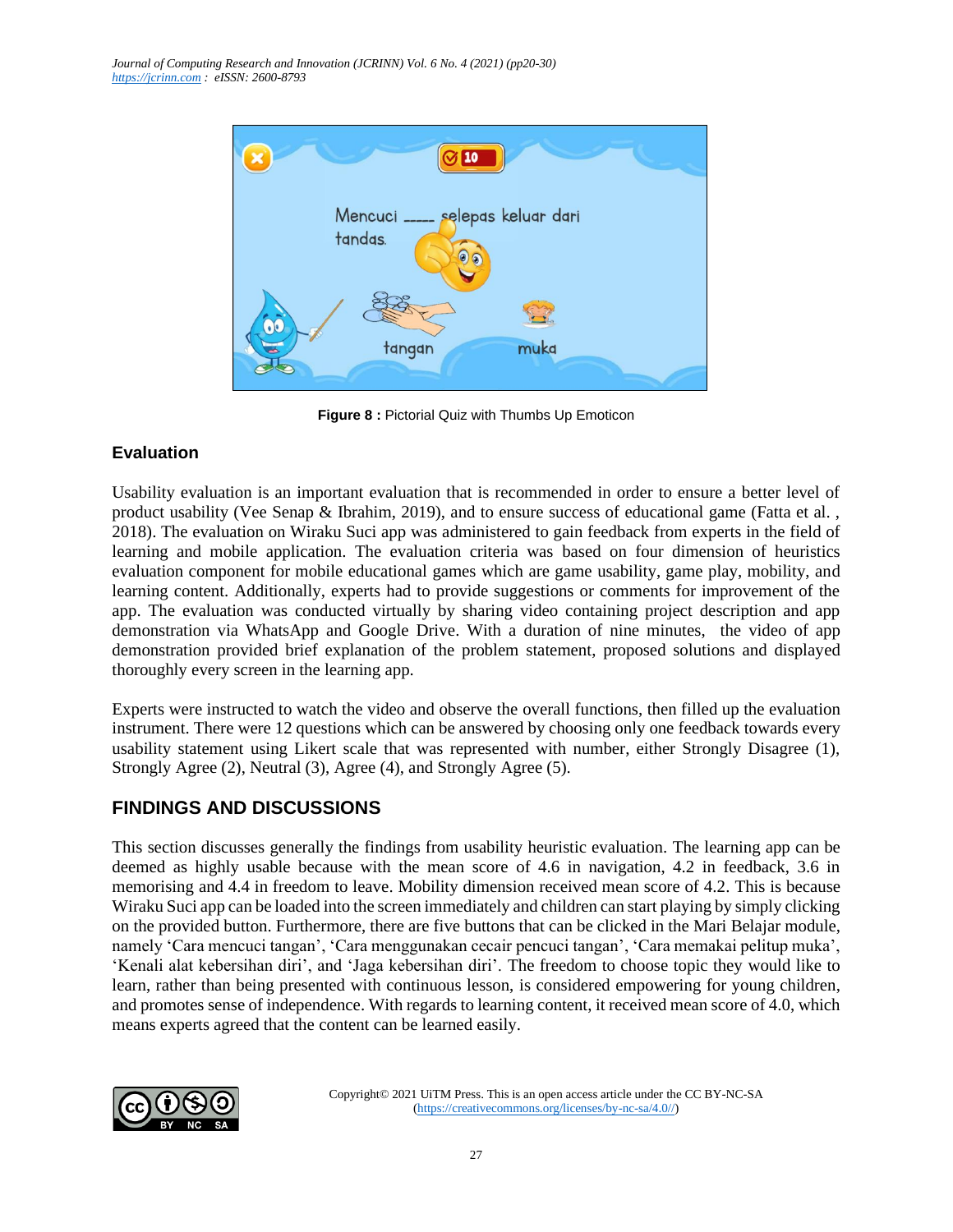Next, statement "It provides learning content about how to take care of personal hygiene" received mean score of 3.6, which is considered low. This is unsurprising because in the feedback section, experts commented that some video contents should be accompanied with voice narration and captions to enhance understanding while watching it, and recommended to add learning contents that match with the questions in pictorial quiz. Therefore, refinements were made so that it would be a practical and enjoyable learning app for young children.

## **CONCLUSION AND RECOMMENDATIONS**

From the activities in development, playtesting and evaluation phases, three advantages of the learning app have been identified, (1) children can learn from modelling, where actual practices of personal hygiene are demonstrated via video clip, (2) children are able to know the tools that can be used daily in order to take care of their personal hygiene, and (3) Children have freedom to learn and play repeatedly, thus could eventually deepen their understanding about personal hygiene care. Future work to improve its features and functionalities would be to add more video clips that teach about various other hygiene practices, and to provide score board for children to see their performance at the end of the game.

## **ACKNOWLEDGMENTS**

The researchers would like to record a sincere gratitude to all expert evaluators who participated in the usability heuristic evaluation.

## **REFERENCES**

- Al Fatta, H., Maksom, Z., & Zakaria, M. H. (2018). Systematic literature review on usability evaluation model of educational games: Playability, pedagogy, and mobility aspects. *Journal of Theoretical and Applied Information Technology*, 96(14), 4677–4689.
- Ames, H. (2020, May 20). Why is personal hygiene important? Retrieved November 10, 2020, from Medicalnewstoday.com website: https://www.medicalnewstoday.com/articles/personal-hygiene
- Anugerah, Y., & Budiyanto, C. (2017). The Design of Children Educational Game Interface: Review of the Literature. *158(Ictte)*, 859–867. https://doi.org/10.2991/ictte-17.2017.87
- Aslan, S., & Balci, O. (2015). GAMED: Digital educational game development methodology. Simulation, 91(4), 307–319. https://doi.org/10.1177/0037549715572673
- Avouris, N., Sintoris, C., & Yiannoutsou, N. (2018, June). Design guidelines for location-based mobile games for learning. *In Proceedings of the 17th ACM Conference on Interaction Design and Children* (pp. 741-744).
- Behnamnia, N., Kamsin, A., Ismail, M. A. B., & Hayati, A. (2020). The effective components of creativity in digital game-based learning among young children: A case study. *Children and Youth Services Review*, 116(June), 105227. https://doi.org/10.1016/j.childyouth.2020.105227.

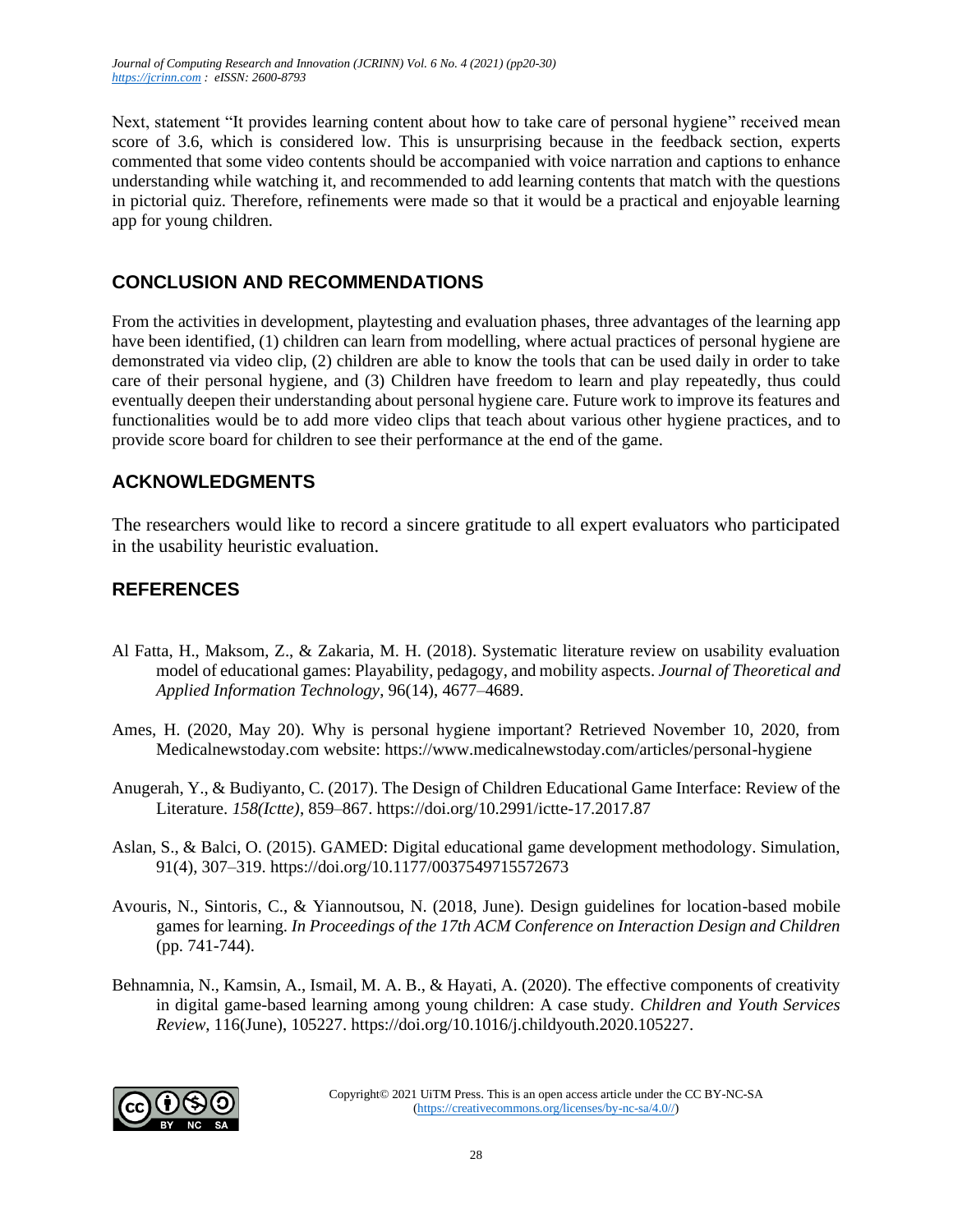- Chang, C., Liang, C., Chou, P., & Lin, G. (2017). Computers in Human Behavior Is game-based learning better in fl ow experience and various types of cognitive load than non-game-based learning ? Perspective from multimedia and media richness. *Computers in Human Behavior*, 71, 218–227. https://doi.org/10.1016/j.chb.2017.01.031
- Chen, C. P. (2018). Understanding mobile English-learning gaming adopters in the self-learning market: The Uses and Gratification Expectancy Model. *Computers and Education*, 126(April 2018), 217– 230. https://doi.org/10.1016/j.compedu.2018.07.015
- Chung, C. J., Hwang, G. J., & Lai, C. L. (2019). A review of experimental mobile learning research in 2010–2016 based on the activity theory framework. *Computers and Education*, 129, 1–13. https://doi.org/10.1016/j.compedu.2018.10.010
- Cook, K. L., & Bush, S. B. (2018). Design Thinking in Integrated STEAM Learning: Surveying the Landscape and Exploring Exemplars in Elementary Grades. *School Science and Mathematics*, 118(3), 93–103. https://doi.org/http://dx.doi.org/10.1111/ssm.12268
- Ferreira, S. M., Gouin-Vallerand, C., & Hotte, R. (2016). Game based learning: A case study on designing an educational game for children in developing countries. *2016 8th International Conference on Games and Virtual Worlds for Serious Applications*, VS-Games 2016. https://doi.org/10.1109/VS-GAMES.2016.7590350
- Gelderblom, H., & Kotzé, P. (2008). Designing technology for young children: What we can learn from theories of cognitive development. *ACM International Conference Proceeding Series*, 338(October), 66–75. https://doi.org/10.1145/1456659.1456668
- Gongala, S. (2015, September 16). Personal Hygiene For Kids: Importance And Habits To Teach. Retrieved December 5, 2020, from MomJunction website: https://www.momjunction.com/articles/personalhygiene-tips-for-kids\_00372473/
- Holl, K., & Elberzhager, F. (2019). Mobile Application Quality Assurance. *In Advances in Computers (1st ed., Vol. 112)*. Elsevier Inc. https://doi.org/10.1016/bs.adcom.2017.12.001
- Ismail, R., Ibrahim, R., & Yaacob, S. (2018). Human computer interaction and game design process for children. *Open International Journal of Informatics (OIJI)*, 6(2), 43-52.

Kiang, D. (2014, Oct 14). Using gaming principles to engage students*.Edutopia*. https://www.edutopia.org/blog/using-gaming-principles-engage-students-douglas-kiang

- Nagalingam, V., Ibrahim, R., & Yusoff, R. C. M. (2020). EDUGXQ: User Experience Instrument for Educational Games' Evaluation. *International Journal of Advanced Computer Science and Applications*, 11(1).
- Pierce, N. (2015, February 9). Game-based Learning for Early Childhood (Part 1) | Learnovate. Retrieved December 4, 2020, from Learnovate website: https://www.learnovatecentre.org/gbl\_early\_childhood\_pt1/
- Sawyer, R. (2017). Balancing learning and engagement in game-based learning environments with multiobjective reinforcement learning. *Lecture Notes in Computer Science (Including Subseries Lecture*